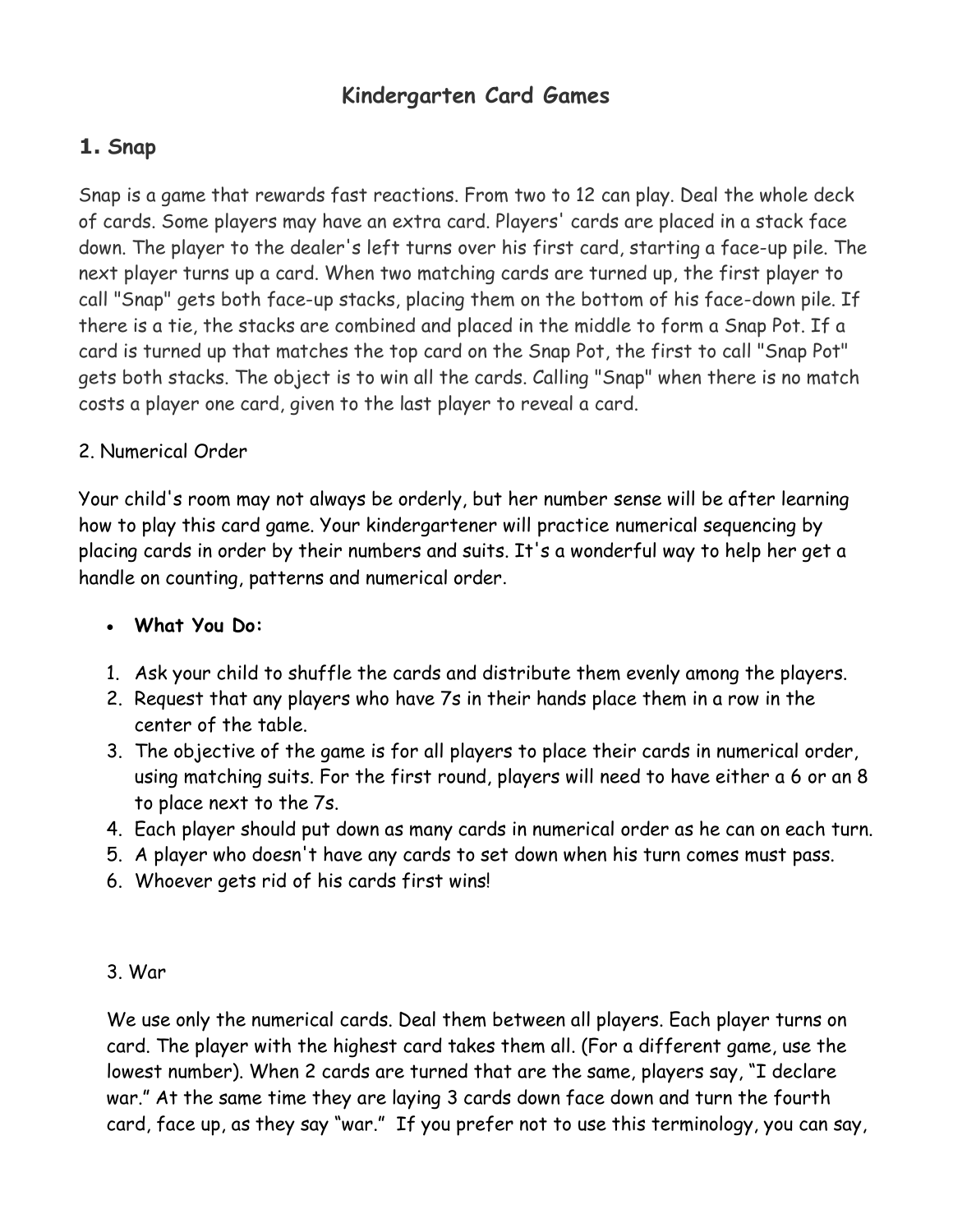"These are equal" and then turn the fourth card up to see which player takes them all. Play continues until all cards are taken by one player. You can use more than one deck if you want more cards since you are removing the face cards.

### 4. Add 'em up

Deal the numerical cards only to the players. Have each player turn a card. The player who correctly adds the cards sum and says the answer takes all the cards. A parent or other older child will need to be the "judge" and ensure the answer given is correct.

### 5. Number Sense

### **What You Do:**

- 1. Ask one of the players to be the dealer. Have him give each player 4 cards. You can use only the number cards, or the entire deck. I suggest beginning with numerical cards and adding face cards later.
- 2. Place the remaining cards face down in the center of the table.
- 3. Have the first player turn over the top card and set it face up to start a discard pile.
- 4. Have the other players look at their cards and if they have a matching card, they must also put it face up in the discard pile.
- 5. Continue playing until only one of the players has cards left, or the deck runs out. Alternatively, the first player to get rid of his cards can be declared the winner

# Go Fish!

This is the traditional children's card game. We remove the face cards and play only with number cards. Deal 4 – 6 cards depending on how large your child's hands are. Place the remaining cards in the "pond." Players take turns asking other players for a card they need to make a match. We only make pairs of 2 in kindergarten as 4 is too many cards to hold. If the person that is asked doesn't have that particular card they reply, "Go fish" and the player asking draws a card from the pond. Play continues until 1 player is out of cards.